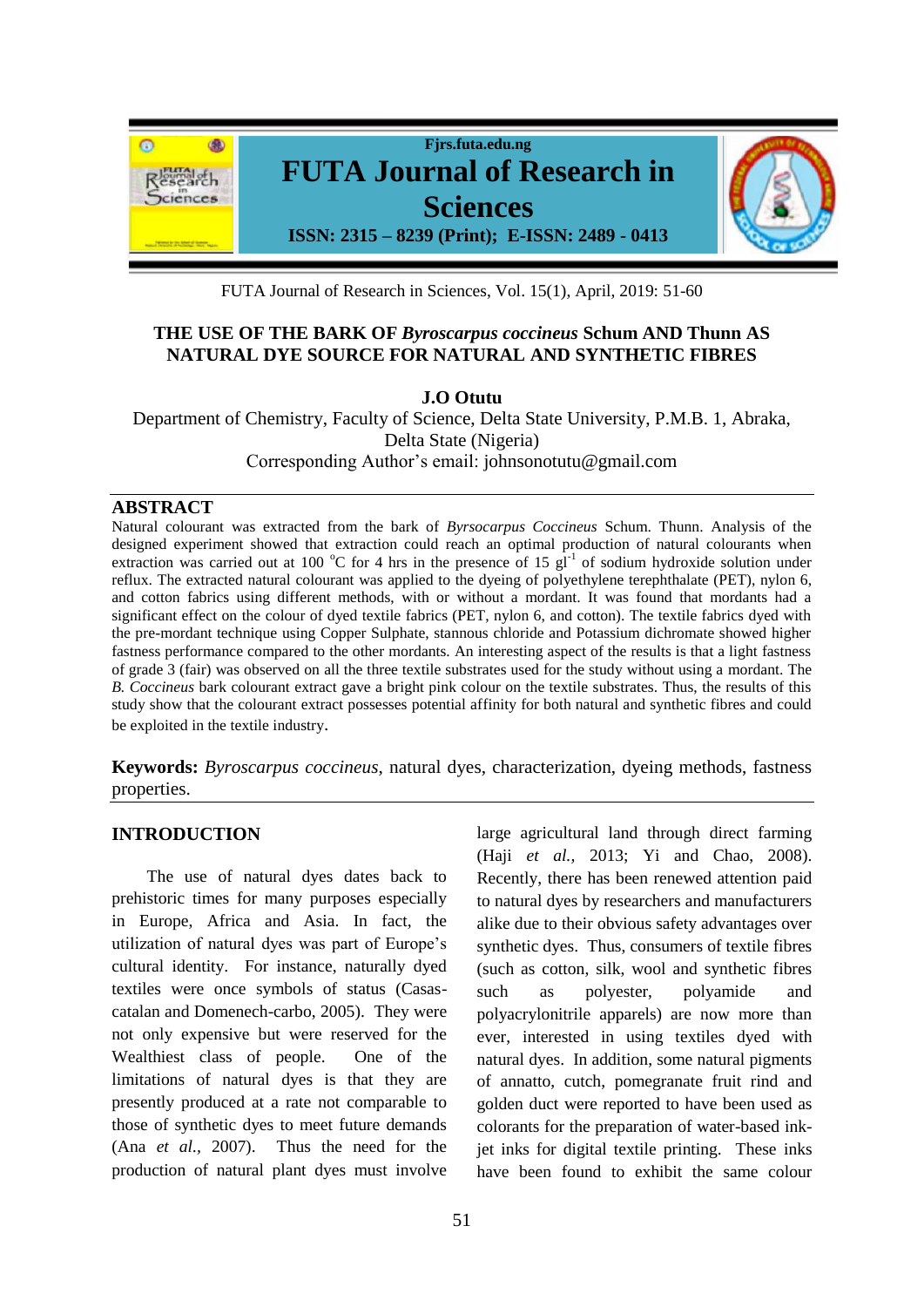consistency and fastness results especially after fixation, comparable to those of synthetic dyes. They have also been found to be mostly suitable for the digital printing of cotton fabrics (Savvidis *et al.,* 2014).

In another method of printing, natural dye extracts of the leaves and bark of eucalyptus plant has been reportedly used to carry out screen printing of Lyocell fabrics and the printed fabrics interestingly showed good fastness towards light, washing and rubbing (Ellams *et al.,* 2014).

It is possible to dye synthetic fibres such as nylon, polyester and acrylic fibres with selected natural dyes. However, very few natural dyes have high affinity for synthetic fibres and deep and bright shades have been achieved. For instance, the anthra-quinone based dyes have been found to show very good fastness properties (Hobson and Wales, 1998). Also, non-polar natural dyes such as lawsone, and juglone exhibited similar fastness behaviours as disperse dyes on polyester. (Ebrahimi and Ghashti, 2015).

The natural dye obtained from Annatto is an acid dye, but usually exhibits different behaviours on different textile fibres. For instance, it behaves as an acid dye on nylon fabric and as a disperse dye on polyester. In each of these cases, metal salts were used to improve the absorption of the colourant on the textile substrates (Haji *et al.,* 2013).

Some other drawbacks of dyeing with natural dyes, are low dye uptake and poor light fastness (Otutu, 2008; Wang *et al.,* 2012). It has been reported that the use of biomordants could be a possible approach to improving the dye uptake and colour fastness (Savvidis *et al.,* 2014) of natural coloured textiles. According to Dalby (1993), however, the use of biomortants alone have not been efficient enough compared to the traditional metal mordants such as alum, Cu, Cr and Fe to bring out the much needed dye uptake and colour fastness of naturally dyed textiles (Ali, 1993; Glover and Pierce, 1993). There is therefore, the need to develop a more effective and efficient method of extracting natural dyes in order to achieve deeper shades

with the concomitant higher dye molecules concentration in the dyed textile materials in terms of optimisation and standardization processes.

According to Literatures, the plant *B. coccineus* belongs to the family Connarceae and it has been reported to have various uses including beautification or ornamental value (Burkill, 1985), treatment of earache, jaundice and veneral disease (Akindele *et al.,* 2014), skin and mouth problems, gonorrhea, urinary tract infections, German measles, anaemia, primary and secondary sterility in both male and females, cancers, diarrhea, dysentery (Dalziel and Hutchinson, 1995), kidney problems, diuretics, antiplasmodial activity (Akpan *et al.,* 2012), mollucidal, uterotonic, anti-inflammatory and anti-microbial activities (Okonji and Iwu, 1998; Amos *et al.,* 2002; Akindele and Adeyemi, 2007; Ahmadu *et al.,* 2006).

Although known for a long time for its medicinal properties, no study has been conducted so far to investigate the use of the plant for the purpose of producing natural dyes. Hence this study was undertaken to investigate the possible use of *B. coccineus* as a potential source of natural dues. Emphasis was also placed on the optimization of extraction processes as well as the use of various dyeing methods. The use of *B. coccineus* as a natural dye source would be beneficial not only because of its medicinal values but also the fact that it can easily be propagated vegetatively by stem cuttings.

# **EXPERIMENTAL**

# **Materials**

Polyester (100% terylene), nylon 6, and cotton fabrics were purchased from a local market (Nigeria). The stem bark of *B. coccineus* was collected from Obiaruku in Delta State (Nigeria). Sodium hydroxide (NaOH), Acetone  $(CH_3COCH_3)$ , Copper (II) sulphate pentahydrate  $(CuSO<sub>4</sub>.5H<sub>2</sub>O)$ , potassium dichromate  $(K_2Cr_2O_7)$ , potassium aluminium, sulphate  $(KAI(SO<sub>4</sub>)<sub>2</sub>$ .12H<sub>2</sub>O), potassium sodium tartrate  $(KNaC<sub>2</sub>H<sub>4</sub>O<sub>6</sub>)$  acetic acid (CH<sub>3</sub>COOH) were all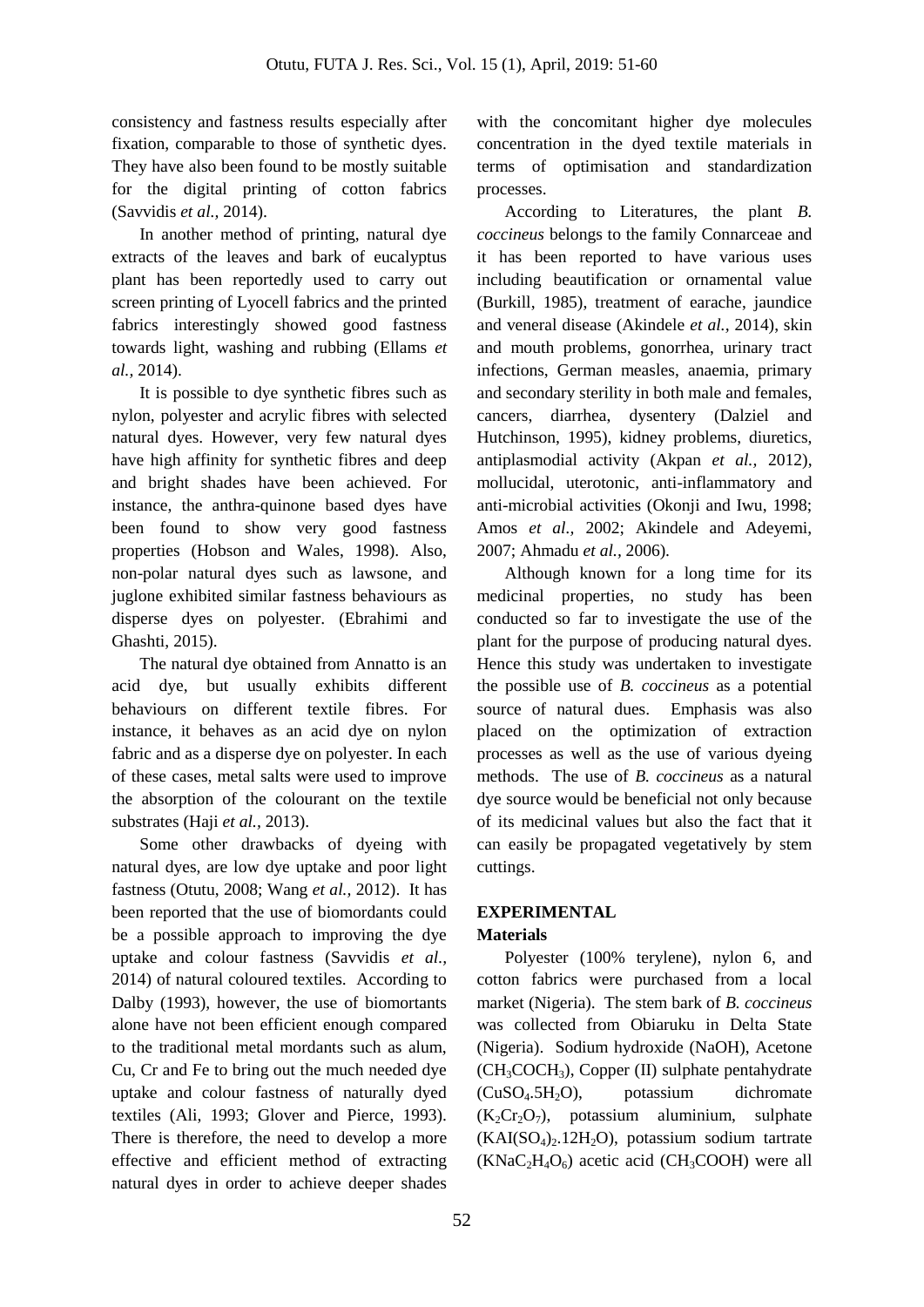of analytical grade and obtained from Merck (Germany).

#### **Extraction of natural dye**

The bark of the *B. coccineus* Schum Thonn was cleaned with enough water and dried in an oven. The dried bark of the plant was ground to form powder by using an electrical grinder with a steel blade. The average particle size was measured to be 52.35 µm. Extraction was carried out under the following conditions: the concentration of sodium hydroxide was  $(5 - 30)$ g/l) at 100  $^{\circ}$ C and time of 4 hours respectively was used.

Acetone (300 ml) was also used as an extraction solvent to extract natural dyes from the stem bark of *Byroscarpus coccineus* (10 g) each at  $10^0C$ ,  $20^0C$ ,  $30^0C$ ,  $40^0C$ , and  $50^0C$ , respectively and a plot of absorbance against extraction temperature was carried out (Bechtold *et al.,* 2006).

# **Absorbance measurement of dye extract**

The λmax of the maximum absorbance of an extract was measured by an ultraviolet (UV) 3300 spectrophotometer (Hitachi, Japan) and was set at 400 nm. The absorbance of the colourant extract at 400 nm was correlated with the natural colourant concentration in the extract. Thus, the absorbance at 400 nm was determined to detect any change in concentration of the natural colourants in the extracts.

#### **Dyeing**

The natural dye extracted under the optimal conditions was dried in a vacuum oven at  $100^0C$ to give the crude solid dye. The crude product was purified by soxhlet extraction with acetone. A 10 ml of this solution was used for the dyeing of the various fabrics.

#### **Direct dyeing of cotton**

The raw cotton fabric (100%) with the following characteristics: thickness under 1 kPa pressure, 0.27 mm; yarn number, wrap 14 tex, weft 16.5 tex; fabric counts, wrap 31 threads/cm, weft threads/cm; weight,  $115$  g/m<sup>2</sup>, was placed in boiling water (1*l*) to which soap flakes and

sodium carbonate (1.50 g) were subsequently added. The mixture was then heated for 1 h. The cotton fabric was then removed, washed with hot water and cold water, squeezed to remove excess liquor and air-dried. The fabric was then treated with 1 M hydrochloric acid at room temperature for 30 mins, removed, washed with deionized water until the rinsed water was neutral and dried at room temperature.

The cotton fabric was added to a bath containing 10 ml dye solution at a liquor ratio of 30:1 at 90 $\mathrm{^0C}$ . Sodium sulphate was added to the bath to sufficiently increase exhaustion. Dyeing temperature was increased to 100 °C and maintained for 60 mins. The dyed fabric was then removed from the bath, rinsed with cold water soaped off. A second rinsing with cold water was carried out followed by drying in a vacuum oven.

## **Direct dyeing of nylon 6**

Nylon 6 fabric was scoured in a solution of  $1.0$  gl<sup>-1</sup> non-ionic detergent (Liss apol N) for 1 hour at  $60<sup>0</sup>C$  for 30 mins, washed with and airdried. Dyeing was carried out in a shaking water-bath under the following conditions: temperature 90 $^{0}$ C; liquor ratio 30:1 time (min) 60; concentration, 10 ml and pH of 4 adjusted with acetic acid. The dyed nylon 6 fabric was soaped off using the non-ionic detergent, rinsed with water and air-dried.

# **Direct dyeing of Polyester**

The polyester fabric was first treated in a soap solution for 1 hour at 100 $\mathrm{^0C}$ , rinsed with water and air-dried to remove impurities. The polyester was then dyed in a dye bath containing 10 ml of dye solution and  $1.0 \text{ g}l^{-1}$  of anionic dispersing agent with liquor ratio of 30:1. The pH of dye liquor was adjusted to 5 using dilute acetic acid. The polyester fabric was introduced into the dye bath at 50 $\mathrm{^{0}C}$ , and the temperature was raised at 2  $\mathrm{^0C/min}$  until the maximum temperature of 130  $\mathrm{^0C}$  was reached and then kept constant for 60 mins in a high-temperature high-pressure laboratory dyeing machine. The dye bath temperature was then cooled to 80 $^0C$ , and the samples were removed from the dye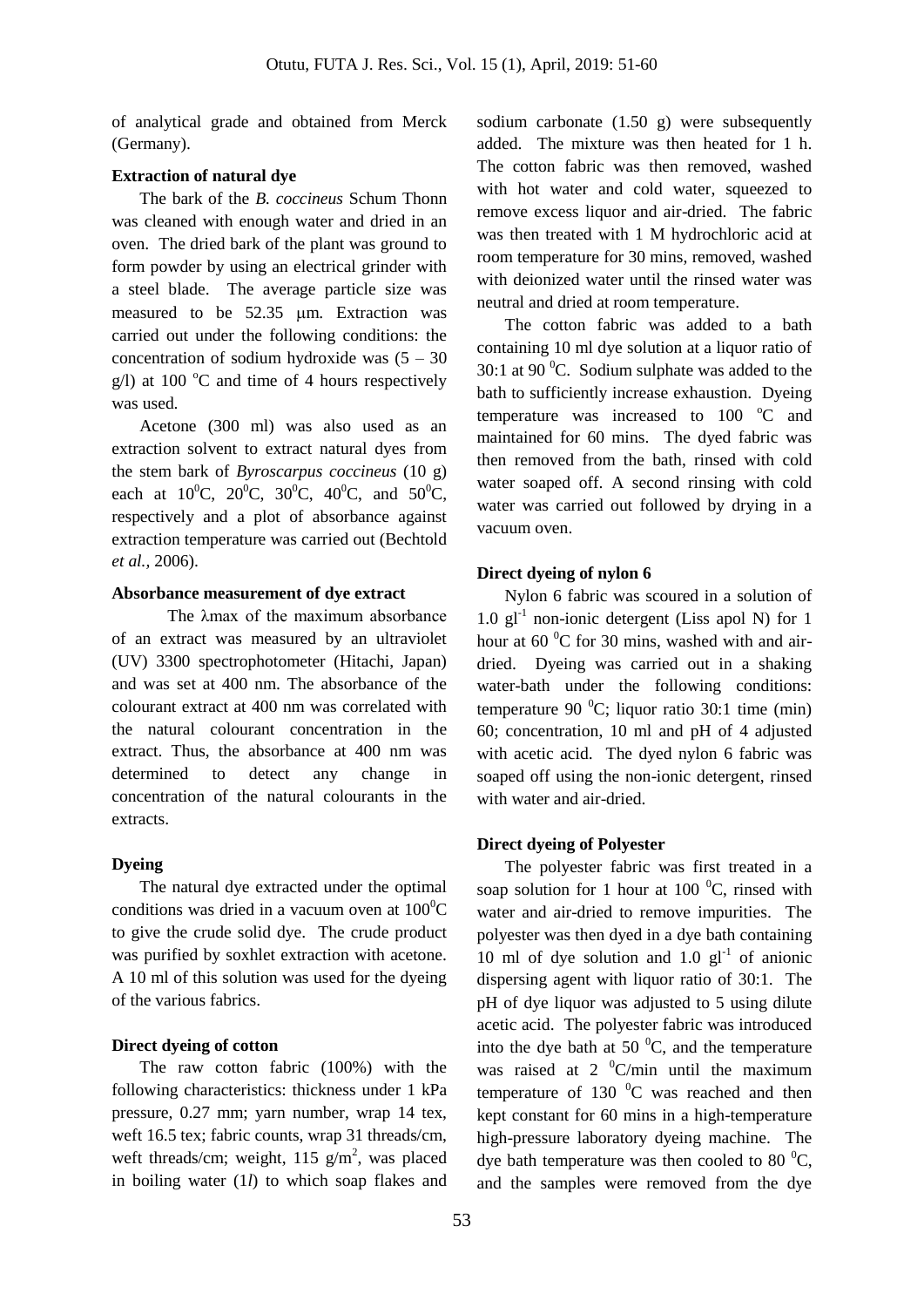bath and rinsed thoroughly with water, after which the dyed fabric was soaped in a mixture of 2.0  $gl^{-1}$  of non-ionic detergent and 2.0  $gl^{-1}$  of sodium carbonate using a liquor ratio of 30:1 at  $70<sup>0</sup>C$  for 30 mins, rinsed with water and airdried.

# **Pre-mordant dyeing**

The three types of fabrics: polyester, nylon 6 and cotton were treated in a bath containing 0.6 g alum (dissolved in warm  $(55<sup>0</sup>C)$  water) and 0.2 g potassium sodium tartrate in 100 ml water, and another bath containing  $0.2$  g CuSO<sub>4</sub>, SnCl<sub>2</sub>  $(0.2 \text{ g})$   $(K_2Cr_2O_7)$   $(0.2 \text{ g})$  respectively. The different fabric samples were each wetted with water and added to the mordant solutions respectively. This was performed at  $70<sup>0</sup>C$  for 1 h in a liquor ratio of 30:1. After the pre-treated samples were rinsed with cold water and dried in a vacuum oven, they were respectively added to a bath containing 10 ml of dye solution with liquor ratio of 30:1 at 80 $^{0}$ C 60 min for cotton fabric, 90  $^{0}$ C for nylon 6, and 130  $^{0}$ C for polyester fabrics at the appropriate pH values (adjusted using acetic acid).

## **Post mordant dyeing**

The three fabrics: Polyester, nylon 6 and cotton were differently added to a dye bath containing 10 ml dye solution at a liquor ratio of 30:1 at 130  $^{\circ}$ C for polyester; 90  $^{\circ}$ C for nylon 66, and 80 $\degree$ C for cotton fabric respectively at the appropriate pH values (adjusted using acetic acid). Dyeing was carried out for 60 mins. The dyed fabrics were gently rinsed with cold water and then added to a bath containing 0.6 g Alum and 0.2 g Potassium sodium tartrate respectively.

## **One-bath dyeing**

Polyester, nylon 6 and cotton fabrics, each was added separately to a bath containing 10 ml dye solution and 0.6 g Alum and 0.2 g potassium sodium tartrate at liquor ratio of 30:1 at 80 $\mathrm{^0C}$ for cotton fabric, 90 $^{0}$ C for nylon 6 fabric and 130  $\mathrm{^0C}$  for polyester fabric at 60 mins.

All the dyed samples were subjected to sequential treatments; rinsing with cold water, washing in a bath that contains non-ionic detergent  $(2.0 \text{ g}l^{-1})$ . Liquor ratio 30:1 at an ambient temperature for 20 mins. The samples were also rinsed with cold water and dried in a vacuum oven.

#### **Fastness Standard Tests**

The Wash fastness of the dyed fabrics was tested according to AATCC test method 61 – 1996 (AATCC, 1996). Light fastness was measured using Atlas Xenotest Alpha for light fastness (ISO, 1994). The rubbing fastness of the dyed fabrics was tested according to ISO 105-X12 test method (ISO, 2001). The changes in shades under artificial light were evaluated according to the standard blue wool fabrics (SDC) methods.

# **Characterization of dye extract**

The Fourier Transform-infrared (FTIR) spectrum was measured on a Shimadzu 8400S 2010 series. The UV-visible spectrum was recorded on a Hitachi UV-3300 spectrophotometer (Japan). The GC MS of the dye extract was recorded using Shimadzu-QP 2010 series.

## **RESULTS**

Figure 1 below shows the effect of  $NaOH_{(aa)}$ concentration on the absorbance of the dye extract under conditions of 80 $\degree$ C and 4 h. It was observed that the optimum absorbance was found to be 4.137 when 20.0  $g/L$  of NaOH was used. Similarly, the effect of varying the temperature of extraction of the natural dye using acetone as solvent in a soxhlet apparatus is shown in the Figure 2 below. The result showed that at 20 and 30  $^{\circ}$ C, the maximum absorbance was constant (1.456). Thus, comparing the extraction results in figure 1 and 2, it was observed that optimum extraction of dye from the bark of B. coccineus could be better achieved using acetone at a temperature of 20 –  $30^{\circ}$ C in 4 h.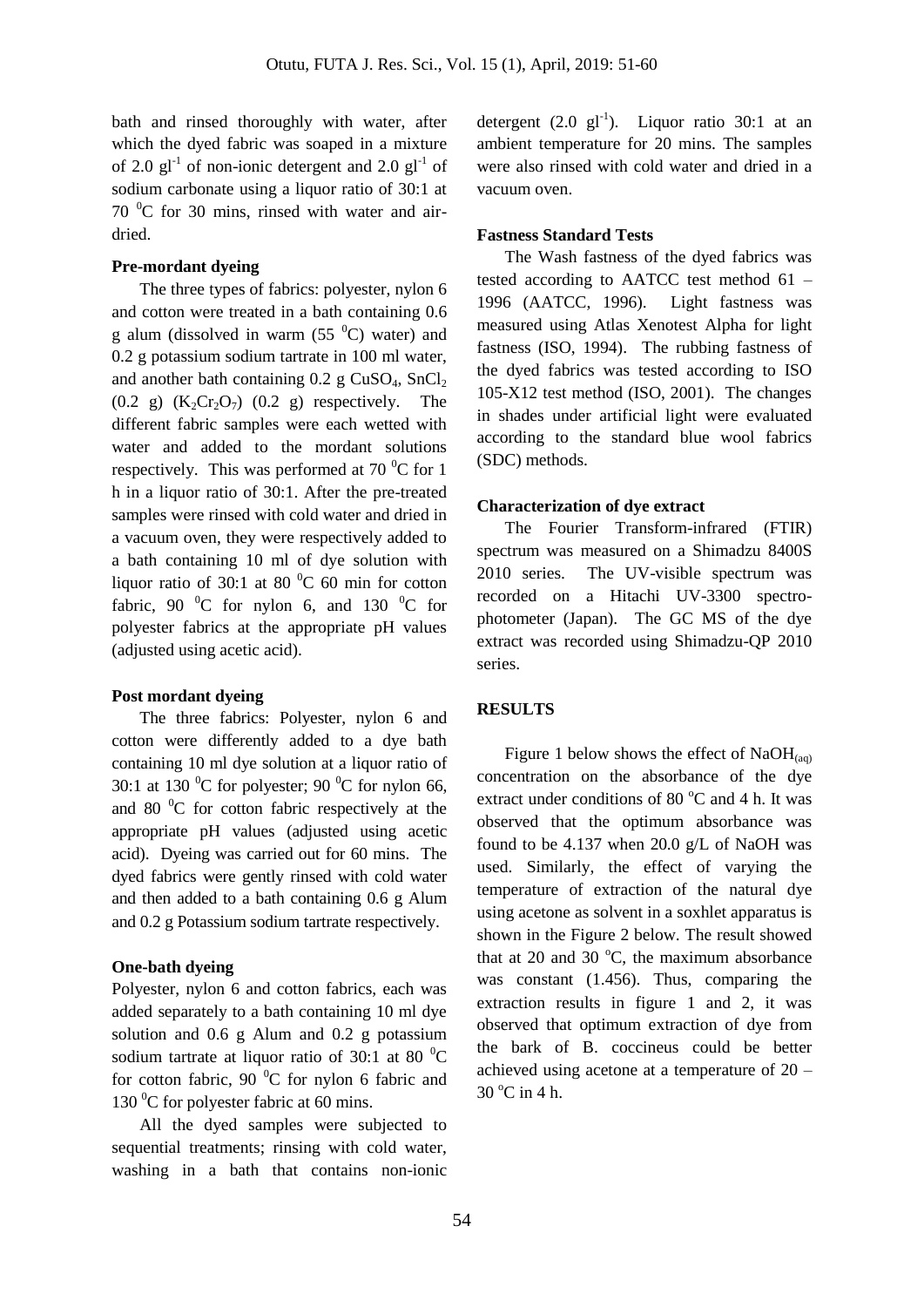



**Figure 2: The Plot of Absorbance against extraction temperature (<sup>0</sup>C) with acetone as solvent**



 **Figure. 3: GC/MS Chromatograph of dye extract**

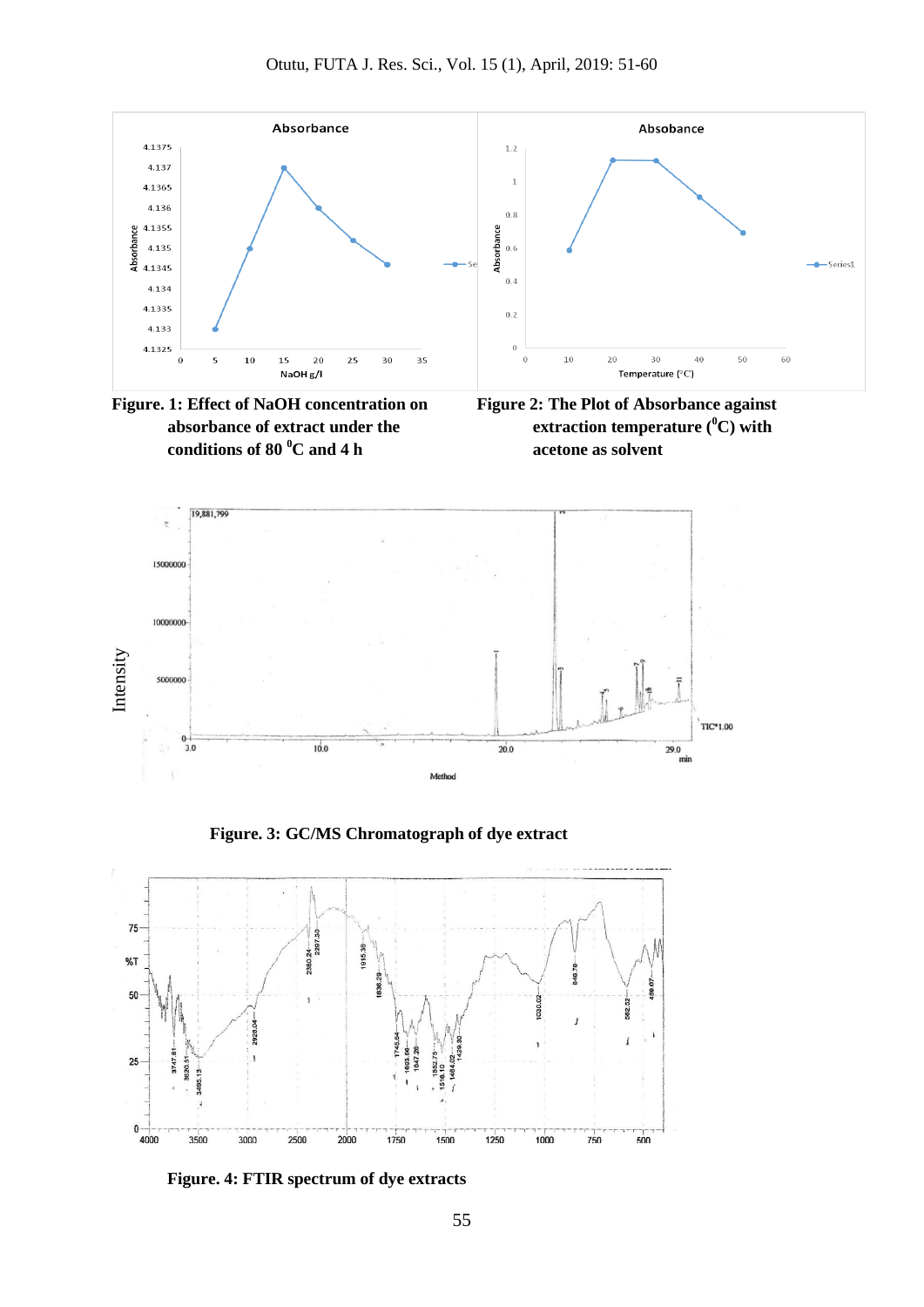The results of the GCMS analysis (Figure 3) gave different M/z ratios corresponding to the different fragments in the extracted dye compound as follows:

m/z: 87(14.4%), 97(38.78%), 298(10.41%), 129(4.83%), 326(3.91%), 147(1.40%), 129(8.22%), 166(3.65%), 87(8.51%), 149(2.65%), 382(3.22%) (M<sup>+</sup>).

Figure 4 shows the FTIR spectrum of the *Byroscarpus coccineus* stem bark dye extract. The sharp band at  $3747 \text{ cm}^{-1}$  corresponded to the N-H stretching vibrations in the dye structure. The broad bands at  $3495-3620$  cm<sup>-1</sup> region were assigned to the –OH stretching vibrations. In the IR spectrum of the dye extract, vibrations occur as sharp medium band at  $2928 \text{ cm}^{-1}$  which is due to the C-H stretching vibration; the absorbance maximum at 1745 cm<sup>-1</sup> was assigned to  $C=O$ functional group; the bands at  $1647 - 1693$  cm<sup>-1</sup> region suggests the presence of aryl ketone stretching vibrations. The IR spectrum of the dye extract also showed absorption band at 1552 cm<sup>-1</sup> indicating the presence of amide N-H. The

**Table 1: Colour Fastness of dyed nylon 6 fabrics**

band at  $1516 \text{ cm}^{-1}$  is indicating the in-plane bending vibration of C-H group. The C-O stretching vibration is shown at 1030 cm<sup>-1</sup> confirming the presence of –OH group. The strong band at  $582 - 846$  cm<sup>-1</sup> region is assigned to aryl or alkyl halides (Paula, 1995).

The absorption maximum of the dye extract was observed at 419 nm, which is in the visible region. This is in line with the pink colour observed on the dyed textile fabrics.

Tables 1, 2 and 3 show the colour fastness properties of the dyed nylon 6, cotton and polyester fabrics respectively. As shown in Tables 1, 2 and 3, the colour change of the wash fastness test results was generally found to be 4 and 4-5 in the three textile fabrics (nylon 6, cotton and polyester). The colour fastness to rubbing values of the dyed polyester fabrics were generally higher compared with those of nylon 6 and cotton fabrics. The light fastness values for the fabrics were generally quite similar (4 and 3- 4) and 3 (fair) when dyed without mordant.

| <b>Dyeing Method</b> | <b>Mordant</b>                           | Colour<br>fastness to | <b>Colour</b><br>fastness<br>to rubbing |         | Light<br>fastness |
|----------------------|------------------------------------------|-----------------------|-----------------------------------------|---------|-------------------|
|                      |                                          | washing               | Dry                                     | Wet     |                   |
| Direct               | No mordant                               |                       | $4 - 5$                                 | 4       | 3                 |
| One-bath             | KAI $(SO_4)_2.12H_2O$                    | 4                     | $4 - 5$                                 | $4 - 5$ | $3-4$             |
| Post-mordant         | $KAI (SO4)2.12H2O$                       | $\overline{4}$        | 4                                       | $4 - 5$ | $3-4$             |
| Pre-mordant          | KAI $(SO_4)_2.12H_2O(0.3g)$              | 4                     | 5                                       | $4 - 5$ | $3-4$             |
| Pre-mordant          | KAI $(SO_4)_2$ .12H <sub>2</sub> O(0.6g) | $4 - 5$               | 5                                       | $4 - 5$ | 4                 |
| Pre-mordant          | CuSO <sub>4</sub> .5H <sub>2</sub> O     | 5                     | 5                                       | $4 - 5$ | $4 - 5$           |
| Pre-mordant          | SnCl <sub>2</sub> .H <sub>2</sub> O      | $4 - 5$               | 5                                       | $4 - 5$ | $3-4$             |
| Pre-mordant          | $K_2Cr_2O_7$                             | 5                     | 5                                       | $4 - 5$ | $4 - 5$           |

#### **Table 2: Colour Fastness of dyed cotton fabric**

| <b>Dyeing Method</b> | <b>Mordant</b>                   | <b>Colour</b> | <b>Colour</b> | fastness       | Light    |
|----------------------|----------------------------------|---------------|---------------|----------------|----------|
|                      |                                  | fastness to   | to rubbing    |                | fastness |
|                      |                                  | washing       | Dry           | Wet            |          |
| Direct               | No mordant                       |               | $4 - 5$       | $\overline{4}$ | 3        |
| One-bath             | $KAI (SO4)2$ .12H <sub>2</sub> O | 4             | $4 - 5$       | $\overline{4}$ | 3        |
| Post-mordant         | KAI $(SO_4)_2.12H_2O$            | 4             | $4 - 5$       | $\overline{4}$ | 3        |
| Pre-mordant          | KAI $(SO_4)_2.12H_2O(0.3g)$      | 4             | $4 - 5$       | $\overline{4}$ | 3        |
| Pre-mordant          | KAI $(SO_4)_2.12H_2O(0.6g)$      | 4             | $4 - 5$       | $\overline{4}$ | 3        |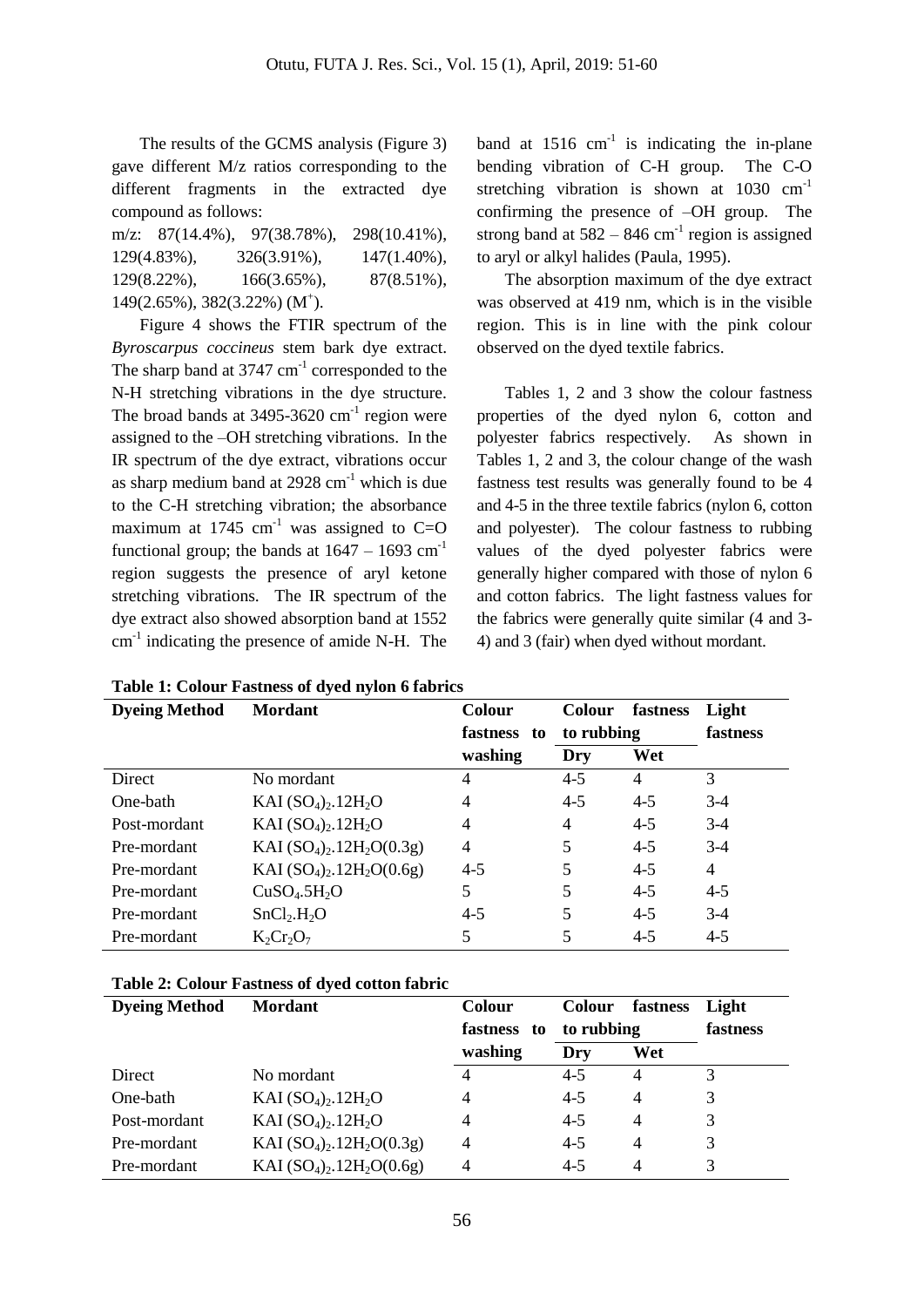| Pre-mordant | CuSO <sub>4</sub> .5H <sub>2</sub> O |         | 4-5 | $4 - 5$ | $3-4$ |
|-------------|--------------------------------------|---------|-----|---------|-------|
| Pre-mordant | SnCl <sub>2</sub> .H <sub>2</sub> O  |         | 4-5 |         |       |
| Pre-mordant | $K_2Cr_2O_7$                         | $4 - 5$ | 4-5 | 4-5     | $3-4$ |

| <b>Dyeing Method</b> | <b>Mordant</b>                       | Colour         | <b>Colour</b> | fastness       | Light    |
|----------------------|--------------------------------------|----------------|---------------|----------------|----------|
|                      |                                      | fastness to    | to rubbing    |                | fastness |
|                      |                                      | washing        | Dry           | Wet            |          |
| Direct               | No mordant                           |                | $4 - 5$       | 4              | 3        |
| One-bath             | $KAI (SO4)2.12H2O$                   | 4              | $4 - 5$       | $4-5$          | $3-4$    |
| Post-mordant         | $KAI (SO4)2$ .12H <sub>2</sub> O     | 4              | 4             | $4 - 5$        | $3-4$    |
| Pre-mordant          | KAI $(SO_4)_2.12H_2O(0.3g)$          | $\overline{4}$ | 4             | $4 - 5$        | $3-4$    |
| Pre-mordant          | KAI $(SO_4)_2.12H_2O(0.6g)$          | $4 - 5$        | 5             | 5 <sup>5</sup> | 4        |
| Pre-mordant          | CuSO <sub>4</sub> .5H <sub>2</sub> O | $4 - 5$        | 5             | $4 - 5$        | $4 - 5$  |
| Pre-mordant          | SnCl <sub>2</sub> .H <sub>2</sub> O  | $4 - 5$        | 5             | $4 - 5$        | 4        |
| Pre-mordant          | $K_2Cr_2O_7$                         | $4 - 5$        | 5             | $4 - 5$        | $4 - 5$  |

#### **Table 3: Colour Fastness of dyed Polyester**

It can be seen from figure 5 that there is an increased colour shade of the natural dye on the dyed fabrics in all the dyeing methods including without mordants. This may be attributed to the fact that the natural dye extract from *B. coccineus* has more affinity for the nylon 6 fibre by comparison with the other two fibres (polyester and cotton).

It was observed that the light fastness values for the dyed cotton fabrics were lower compared with those of nylon 6 and polyester fabrics. This may be due to the lack of groups that could interact with the mordants and the fabrics.

#### **DISCUSSION**

The application of colours, whether natural or synthetic is one of the keys to commercial success of textile products. Many synthetic dyes do not conform to safety laws, and now more than ever, emphasis is being focused on having environmentally safe products while continuing to provide an effective product. The demand for natural dyes is increasing as more areas of natural dye application is being discovered by researchers and manufactures.

Most natural dyes do not give good, strong colours on cellulose fibres and modern fibres without the aid of either a mordant or a fixative. And since the use of biomordants alone have been found not to be efficient enough, it is believed that a plant dye in addition to a metal mordant extracted under optimised conditions will further increase the dye uptake and colour fastness properties (Velmurugan *et al.,* 2013).

Copper (II) sulphate and potassium dichromate produced the most significant colour changes and best light fastness values on the three textile fibres used for the study. In terms of the colour and fastness properties, the metal mordants concentration in the spent bath were considerably reduced by the addition of acetic acid to the mordant bath in order to reduce the ecological effect by encouraging more metal fixation on the fabrics (Dalby, 1993). Although good light and wash fastness ratings have been obtained without using mordants, the introduction of the mordants further broadened the colour gamut and stronger colour hues. This was clearly observed in figure 5showing the colour images for the dyed fabrics.

Premordanting with chrome and copper have brought about an increase in the fastness properties and change in shade of the naturally dyed fabrics. Potassium dichromate and copper (II) sulphate are known for their ability to form a coordinated complex and therefore are easily chelated with the dye.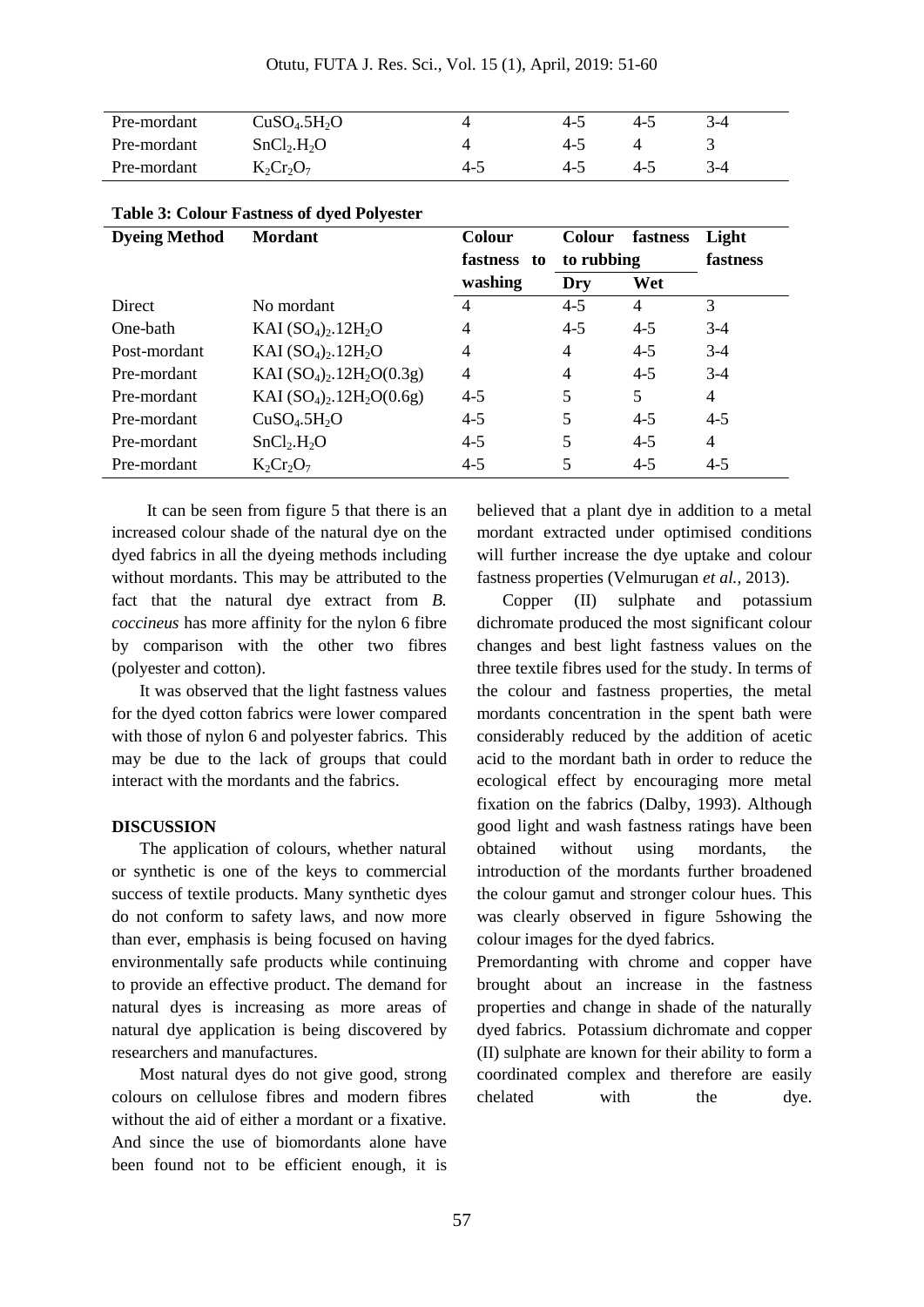

 **Figure. 5: Images of some dyed fabrics**

The coordination numbers of chromium and copper metals are 6 and 4 respectively. This suggests that some coordination sites are not occupied on interaction with the fibre. Thus, the functional groups such as the amino group in nylon 6 and the carboxylate groups in the polyester fabrics can occupy these vacant sites. The metals can therefore form a tertiary complex at one site with the fibre and on another site with the dye. This is believed to be the reason for the increase in the light fastness performance and colour change in shade of the natural dye extract on nylon 6 and polyester fabrics. The low light fastness of the fabrics dyed with Alum metals could be attributable to the fact that Alum metals usually form weak coordination complexes with the dye. There are slight differences in washing, rubbing and light fastness properties in the majority of cases (Savvidis *et al.,* 2004).

However, with respect to washing and rubbing, the fastness properties are slightly lower in the case of post-mordanting by comparison with pre-mordanting with alum in the three fabrics.

The light fastness ratings of the *B. coccineus* dye extract on cotton fabrics were lower than those found for polyester and nylon 6 fabrics mordanted with copper (II) sulphate and potassium dichromate. This may be due to the fact that the cotton fabrics do not contain groups that could possibly interact with the metal mordant to form a strong bond.

#### **CONCLUSION**

The natural dye extracted from the bark of *Byroscarpus coccineus* at 100 <sup>0</sup>C for 4h with extractions in the presence of  $15g1^{-1}$  of sodium hydroxide solution is described. The dye extract was applied to polyester, nylon 6 and cotton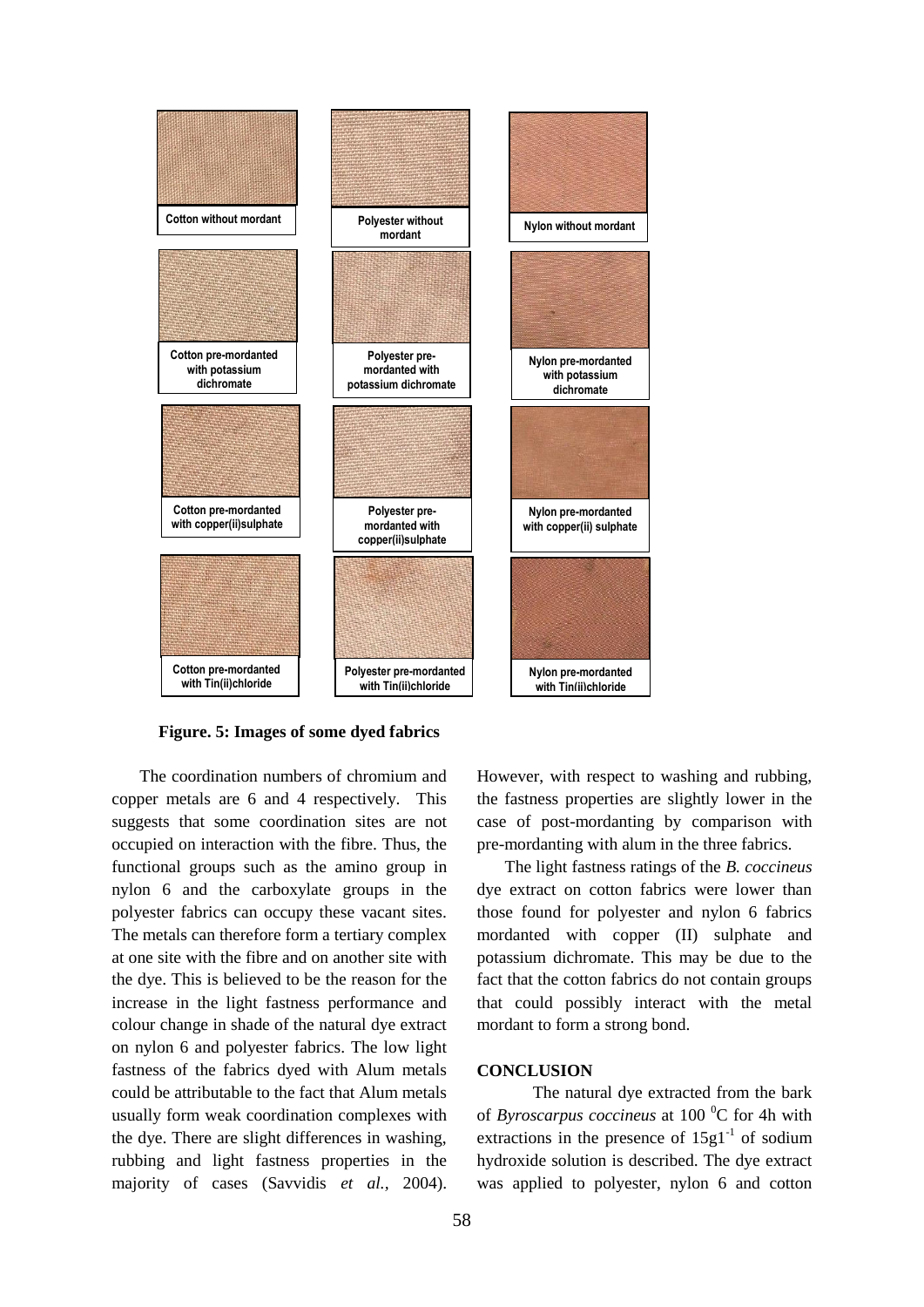fabrics using various methods. The results obtained in this study suggest that the natural dye extracted from bark of *B. coccineus* possesses intrinsic affinity for both natural and synthetic fibres even without mordants. The observed potential affinity of the dye extract for the textile substrates used for the study may be due to the presence of tannins, a biomordant. The results of the study show that the dye extracts imparted bright pink colour on the textile substrates. However, the addition of mordants improved the fastness performance of the dye extract on the fabrics. Further studies are required to isolate identify and characterize the active colouring components and determine their chemical structures.

# **REFERENCES**

- **AATCC Test Method 61- 1996** (1996). Color fastness to laundering (Research triangle park: (AATCC, 1996). *American association of textile chemists and colourists*
- **Ahmadu, A.A., Akpulu, I.N., Hassan, H.S., Sule, M.I. and Patch, U.U.** (2006a). Antibacterial and anti-inflammatory activity of Byroscarpus coccineus and its constituents. *Planta medicine*. 72:203.
- **Ahmadu, A.A., Akpulu, I.N., Hassan, H.S., Sule, M.I. and Patch, U.U.** (2006b). Preliminary phytochemical and antimicrobial screening of the leaves of Byroscarpus coccineus shum thonn (Onnaraceae). *Journal of pharmaceutical bioresource*. 3: 107-110.
- **Akindele, A.J. and Adeyemi, O.O.** (2007). Anti-inflammatory activity of the aqueous leaf extracts of Byroscarpus coccineus. *Fitoterapia*. 78: 25-28.
- **Akindele, A.J., Iyamu, E.A., Dutt, P., Satti, N.K. and Adeyemi, O.O.** (2014). Ameliorative effect of hydroethanolic leaf extract of Byroscarpus coccineus in alcohol and sucrose-induced hypertension in rats. *Journal of traditional and comparative medicine*. 4: 177-188.
- **Akpan, J.L., Akuodo, G.C., Ezeokpo, B.C., Essien, A.D., Bassey, A.C. and Ezonwamelu, J.O.C.** (2012). In vivo

antiplasmodial activity of Byroscarpus coccineus leaf extract in mice infected with *Plasmodium Bergheri Ibnosina*. *Journal of medicinal bioresource*. 4(3): 78-83.

- **Ali, S.I.** (1993). Revival of natural dyes in Asia. *Journal of society of dyers and colourists (JSDC)*. 109: 13-14.
- **Amos, S., Binder, L., Kunle, O.F., Wambede, L. and Gamniel, K.** (2002). Uterotopic properties of the ethanolic extract of Byroscarpus coccineus. *Pharmaceutical biology*. 40: 33-38.
- **Ana, L.M., Rosaio, B.G., Espejo, T., Jose, F.H.P., Navaton, A. and Vitche, J.L.** (2007). Simultaneous identification of natural dyes in the collection of drawings and maps from the royal chancellery archives in Granada. *Electropores*. 28: 1243-1251.
- **Bechtold, T., Muzsak, R., Mahmud-Ali, A., Ganglberger, E. and Geissler, S.** (2006). Extraction of natural dyes for textile dyeing from coloured plant wastes released from the food and beverage industry. *Journal of science, food and agriculture*. 86: 233-242. Dol: 10.1002/Jsfa.2360.
- **Burkill, H.M.** (1985). The useful plants of West tropical Africa. Royal botanical garden, Kew. pp. 235-238.
- **Casas- Catalan, M.J. and Domenech-Carbo, M.T.** (2005). Identification of natural dyes used in works of arts by pyrolysin-gas chromatography/mass spectrometry combined with in-situ trimethylsilylation. *Analytical and bioanalytical chemistry*. 382: 259- 268.
- **Dalby, G.** (1993). Greener mordants for natural coloration. *Journal of society of dyers and colourists (JSDC).* 109(2): 8-9.
- **Dalziel, I.M. and Hutchinson, J.** (1955). Useful plants of west African. London: Crown agents for Oversea publication. pp. 88-90.
- **Ebrahimi, I and Ghashti, M.P** (2015). Extraction of juglone from *Pterocarya fraxinifolia* leaves for dyeing antifungal finishing, and solar UV protection of wool. *Coloration Technology*. 131 (6): 451 – 457.